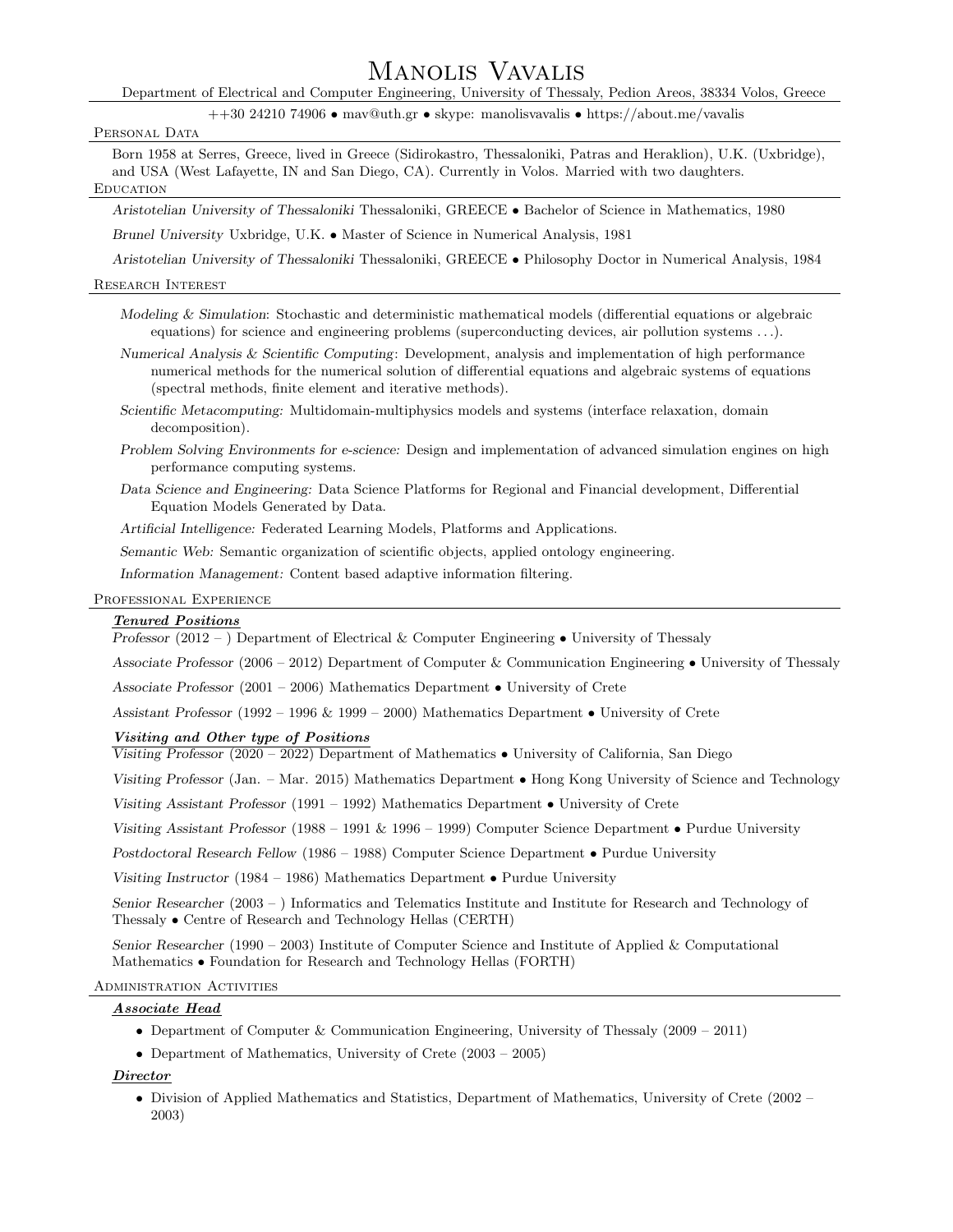# Senate Member

- University of Thessaly (2007 2008)
- University of Crete  $(1995 1996)$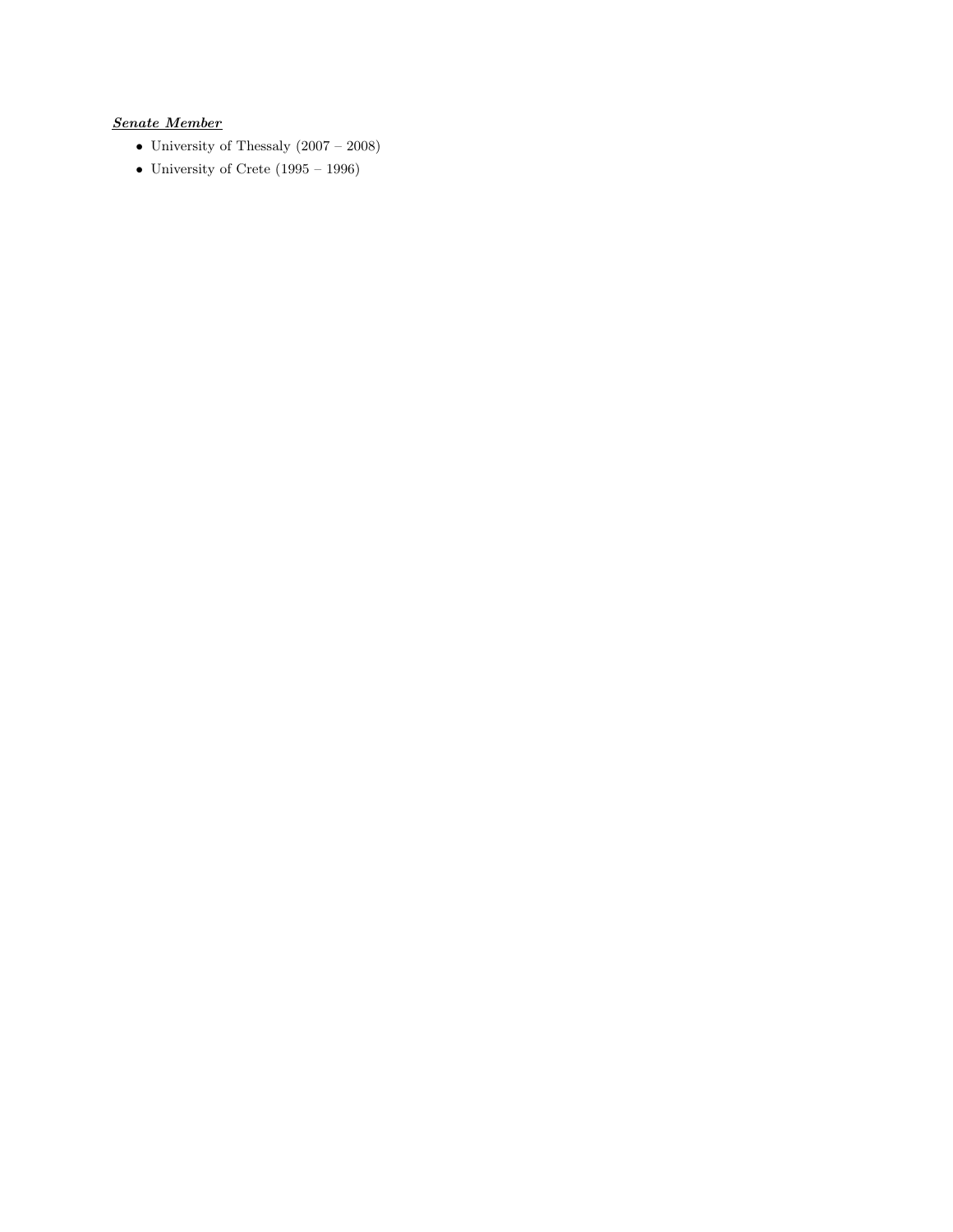# Refereeing & Reviewing Activities

# Editorial Board Memberships

- London Journal Press  $(2016 )$
- International Journal of Internet of Things and its Applications  $(2016 )$
- International Journal of Multimedia Technology (2014 )
- International Journal of Computational & Neural Engineering  $(2013 )$
- International Journal of Intelligent Information Systems (2013 2014)
- Computer Science and Engineering (2012 2014)
- Advances of Internet of Things  $(2012 )$
- International Journal Heritage in the Digital Era  $(2011 )$
- Journal of Information Technology Research (2007 2011)

### Reviewer

- Computing Reviews
- Mathematical Reviews
- Many Scientific Journals and International Conferences.

### Evaluator & Examiner

- Internal Evaluation Committee at the Department of Computer & Communication Engineering, University of Thessaly  $(2009 - 2014, 2019 - )$
- National, European (ICT, Marie Curie, PRACE, ...) and NSF Research Projects
- National Development Grands
- External examiner for more than 15 PhDs and more than 10 Masters defenses
- Member of award committees for the United Nations.

### Committees Memberships

# International & National Committees

- Member of the European Technology and Innovation Platform Smart Networks for Energy Transition, Working Group 4 Digitalization of the electricity system and customer participation" (2017 – )
- Coordinator of the National Task Force for the Hellenic Information Infrastructure of the Bureau of Career and Employment  $(2011 - 2014)$
- IMACS Technical Committee on Computational Linear Algebra and Iterative Methods (1998 )
- National Committee for GRID technologies  $(2002 2010)$

#### University and School Committees

- Member of the Central Web Portal and Electronic Promotion Committee of the University of Thessaly (2016) – 2019)
- Chairman of the Ethics Committee at the University of Thessaly  $(2014 2018)$
- Member of the Course Digitization and on-line Learning Committee at the University of Thessaly (2012 2015)
- Member of the Quality Assurance Unit Committee at the University of Thessaly (2010 2014)
- Member (representing the School of Engineering) of the Career and Employment Office Committee at the University of Thessaly (2010 – 2015)
- Member of the Common Curriculum Development Committee of the School of Engineering at the University of Thessaly (2010 – 2014)
- Associate Member of the International Relations Committee at the University of Thessaly  $(2011 2014)$
- Member of the Steering Committee of the Digital Data Laboratory of the School of Science at the University of Crete (1999 – 2005)
- Member of the Executive Committee of the Computer Center of the University of Crete and FORTH (1995 1997)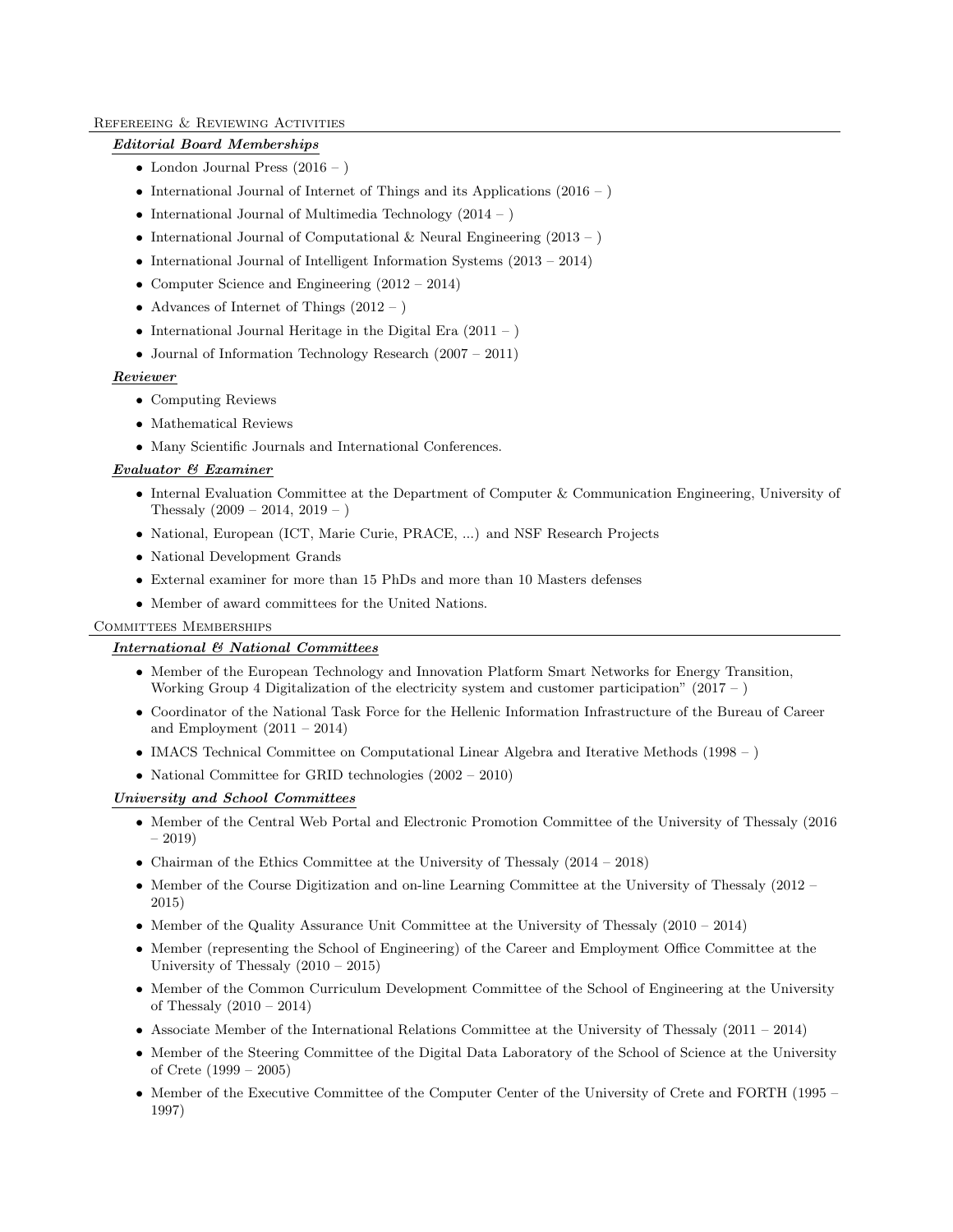# Interdepartmental Committees

Member of the Steering Committees of the following Intercollegiate Graduate Studies Programs:

- High Performance Computing Systems, Department of Electrical and Computer Engineering, General Department of the Medical School, Department of Musical Studies and Department of Mass Media Communications of the Aristotle University of Thessaloniki, Department of Finance and Economics of the University of Macedonia and Department of Computer & Communication Engineering of the University of Thessaly (2008 – 2013 )
- Mathematics and Their Applications, Department of Mathematics and Department of Applied Mathematics of the University of Crete (2003 – 2005)
- Optics and Vision, Department of Mathematics, Department of Physics and School of Medicine of the University of Crete (2003 – 2005)

#### Departmental Committees

- Erasmus+ Department's Officer (2019 2020)
- Graduate Programs Steering Committee (2017 2018)
- Procurement Committee  $(2011 2016)$
- The Graduate Students Adviser (2010 1012)

# OTHER SELECTIVE ACTIVITIES

- Representer (elected) for the University of Thessaly at the 13th Congress of the National Association of Faculty Members (February 2017)
- Associate Chairman (elected) of the Executive Board of the Association of Faculty Members at the University of Thessaly (2015 – 2017, and 2019 – 2021)
- Member (elected) of the Executive Board of the Association of Faculty Members at the University of Thessaly (2007 – 2009 and 2019-2021)
- Member of the Wikipedia's Supporters Network (2011 2020)
- Selected recent consulting and development actions for:
	- WSO2 Inc.
	- National Headquarters of the Fire Service Department
	- Municipality of Volos
	- "Thessalia" Newspaper

#### SHORT VISITS

- Howest University, Brugge, Belgium (one week in 2017)
- INSA de Rouen, Rouen, France (two weeks in 1995, two weeks in 2000)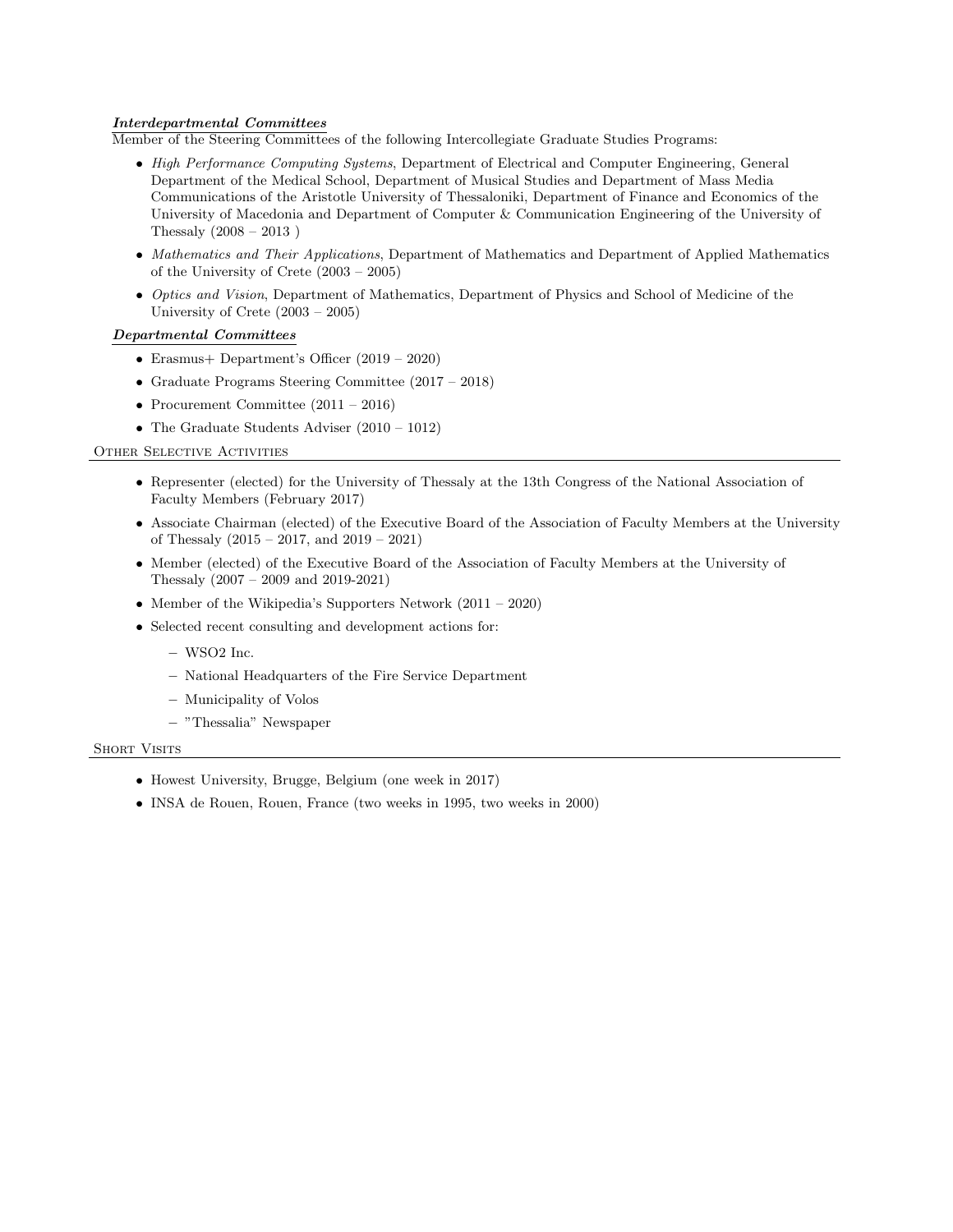#### **PUBLICATIONS**

# Books and Articles in Books and Collections

- 1. Performance of Scientific Software with C.C. Christara, E.N. Houstis and J.R. Rice, Mathematical Aspects of Scientific Software, (J.R. Rice, ed.), IMA 14, Springer Verlag, ISBN:0-387-96706-0 (1988) 123-155.
- 2. Parallel Numerical Algorithms and Software E.N. Houstis, S. Gallopoulos, T. Papatheodorou and A. Sameh, for Encyclopaedia of Electrical and Electronic Engineering. (1998)
- 3. OnTour Network Concept (Software System and Pilots), OnTour Network for Tourism, (J. Zabel, D. Bnke, and C. Panse, eds.) Verlag Mainz, Aachen, ISBN:3-89653-925-6 (2002) 37-89.
- 4. Iterative Methods for Algebraic Linear Systems, guest editor with A. Hadjidimos and E. Houstis, Applied Numerical Methods, 45 (2003).
- 5. An Advanced Middleware for e-Science Applied to Environmental Integrated Systems with C. Houstis, S. Lalis, M. Pitikakis and G. Vasilakis, Information Systems for Sustainable Development, (L. Hilty, E. Seifert and R. Treibert, eds.), Idea Group Publ., ISBN: 1-5914-0342-1,(2005) 76-93.
- 6. Collective Information Filtering for Web Observatories with N. Nanas, L. Kellis, D. Koutsaftikis and E. Houstis, In: Collaborative Search and Communities of Interest: Trends in Knowledge Sharing and Assessment (P. Francq, ed.) IGI Global, Hershey, MA (2010) 64-81.
- 7. On the impact of Knowledge Management of 3-Dimensional Archaeology & Cultural Heritage, In: Heritage in the Digital Era, ISBN 978-1-907132-25-4, MultiScience, (2010).
- 8. Dynamic Data Driven Partitioning of Smart Grid Using Learning Methods, with A. Nasiakou, M. Alamaniotis and E. Tsoukalas, Chapter 23 In: Handbook of Dynamic Data Driven Applications Systems, Springer Verlang, (2018).
- 9. Topics in Computational and Informational Sciences and Engineering, editor with C. Christara, University of Thessaly Press, (2018).
- 10. Recent Developments in Power Flow and Stability Modeling, with D. Zimeris, Chapter I.2 In: Topics in Computational and Informational Sciences and Engineering (C. Christara and M. Vavalis ed.), University of Thessaly Press, (2018).

#### in Scientific Journals (Refereed)

- 11. Convergence of a Cubic Spline Collocation Method for Elliptic Partial Differential Equations with E.N. Houstis and J.R. Rice, SIAM J. Numer. Anal., 25(1988), 54-73.
- 12. // ELLPACK: A Numerical Simulation Programming Environment for Parallel MIMD Machines with E.N. Houstis, J.R. Rice, N. Chrisochoides, H. Karathanasis, P. Papachiou, K.Y. Wang and S. Weerawarana,ACM SIGARCH Computer Architecture News, 18(1990), 96-107.
- 13. Iterative Line Cubic Spline Collocation Methods for Elliptic Partial Differential Equations in Several Dimensions with A. Hadjidimos, E.N. Houstis and J.R. Rice, SIAM J. Sci. Stat. Compt., 14, (1993), 715-734.
- 14. Performance of Iterative Methods on Distributed Memory Machines with D.C. Marinescu, and J.R. Rice, Applied Numerical Mathematics, 12(1993), 421-430.
- 15. A Virtual Parallel Environment for Implementing Neural Network Computations on Parallel Machines with H. Byun, S.K. Kortesis, and E.N. Houstis, Neural Parallel and Scientific Computations, 1(1993), 301-323.
- 16. A Semi-linear Elliptic PDE model for the Static Solution of Josephson Junctions with J-G. Caputo and N. Flytzanis, Int. J. Modern Physics, C6(1995), 241-262.
- 17. Effect of Geometry on Fluxon Width in a Josephson Junction with J-G. Caputo, and N. Flytzanis, Int. J. Modern Physics, C7, (1996) 191-216.
- 18. Two-dimensional Effects in Josephson Junctions: I Static Properties with J-G. Caputo, N. Flytzanis and Y. Gaididei, Physical Review, E54(1996) 2092-2021.
- 19. Analysis of a Non-Overlapping Domain Decomposition Method for Elliptic PDEs with J.R. Rice and D. Yang, J. Applied and Computational Mathematics, 87(1997) 11-19.
- 20. A.D.I. Methods of Cubic Spline Collocation Discretizations of Elliptic PDEs with P. Tsompanopoulou, SIAM J. Scientific Computing, 19(1998) 341-363.
- 21. Split Mode Methods for the Elliptic 2D Sine-Gordon Equation with J-G. Caputo, N. Flytzanis, Y. Gaididei and E. Moulitsas, Int. J. Modern Physics, C9(1998) 301-324.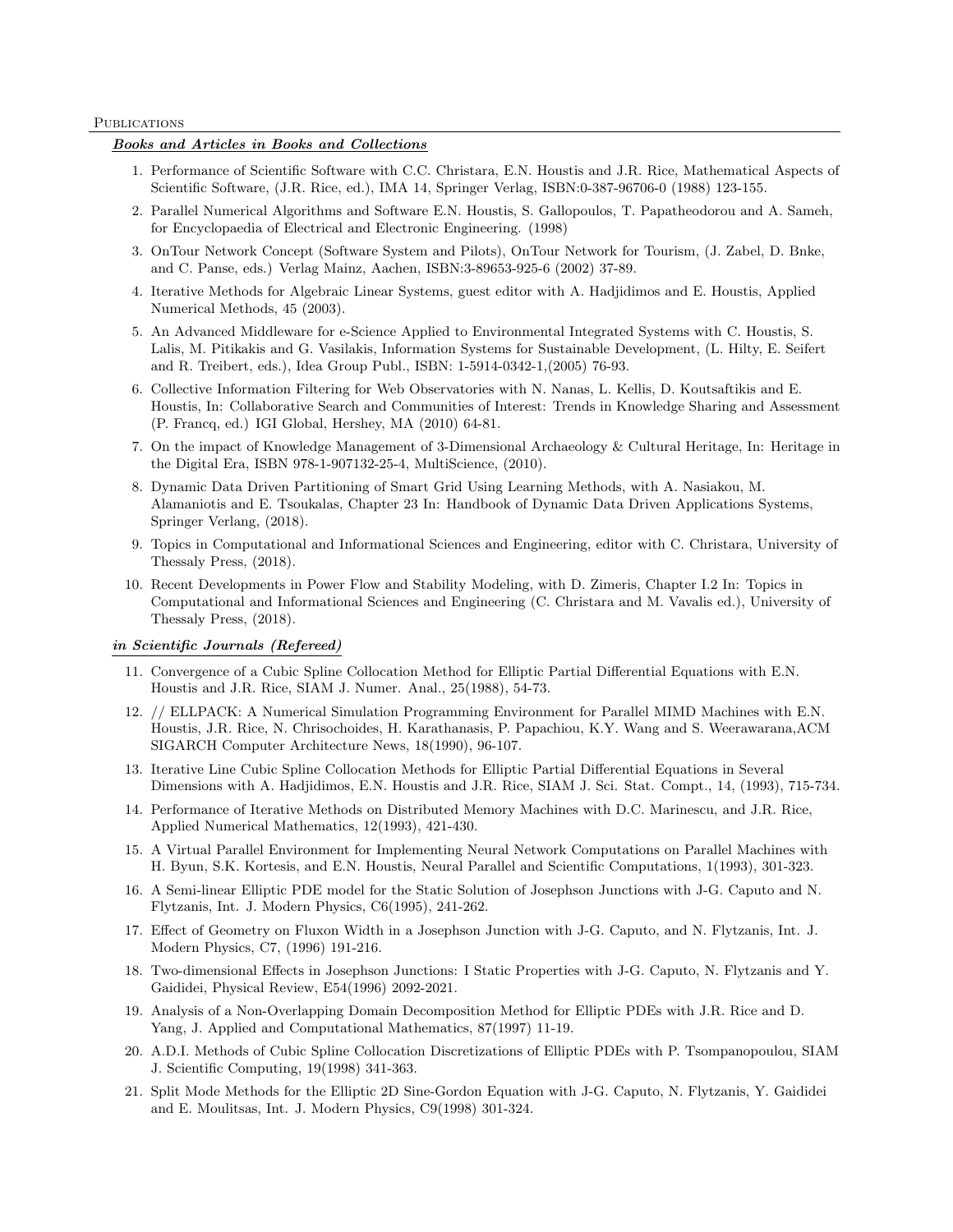- 22. Collaborative Agents for Modelling Air Pollution with J.R. Rice, Systems Analysis Modelling Simulation, 32(1998) 93-101.
- 23. Analysis of Iterative Line Spline Collocation Methods for Elliptic PDEs with A. Hadjidimos, E.N. Houstis and J.R. Rice, SIAM J. Matrix Analysis and Applications, 21 2(1999) 508-521.
- 24. An effective Sine-Gordon model for the static properties of narrow window junctions with J-G. Caputo, N. Flytzanis, V. Yurin and N. Lazaridis, J. Appl. Physics, 85 10(1999) 7291-7301.
- 25. Interface Relaxation Methods for Elliptic Differential Equations with J.R. Rice and P. Tsompanopoulou, Applied Numerical Methods, 32(1999) 219-245.
- 26. Agent Based Networks for Scientific Simulation and Modelling with L. Boloni, D.C. Marinescu, J.R. Rice and P. Tsompanopoulou, Concurrency: Practice and Experience, 12(2000) 845-861.
- 27. Stability Analysis of Static Solutions in a Josephson Junction with J-G. Caputo, N. Flytzanis, Y. Gaididei and N. Stefanakis, Superconductor Science and Technology, 13 4(2000) 423-438.
- 28. Static Properties of a Wide Lateral Window Josephson Junction with J-G. Caputo, N. Efraimidis, N. Flytzanis, Y. Gaididei and E. Moulitsas, Int. J. Modern Physics, C11 3(2000) 493-517.
- 29. An Agent-Based Netcentric Framework for Multidisciplinary Problem Solving Environments with S. Markus, E. Houstis, A. Catlin, J. Rice, P. Tsompanopoulou, D. Gottfried, K. Su and G. Balakrishnan, Int. Journal of Computational Engineering Science, l(2000), 33-60.
- 30. Fine Tuning Interface Relaxation Methods for Elliptic Differential Equations with J.R. Rice, and P. Tsompanopoulou, Applied Numerical Methods, 43(2002), 459-481.
- 31. Runtime Support for Collaborative Air Pollution Models, Systems Analysis Modelling Simulation, 42(2002), 1575-1600.
- 32. Analysis of a Semi-linear PDE for Modelling Stationary Solutions of Josephson Junctions with J-G. Caputo, N. Flytzanis and A. Tersenov, SIAM J. on Mathematical Analysis, 34(2003), 1355-1378.
- 33. An Experimental Study of Interface Relaxation Methods for Composite Elliptic Differential Equations with P. Tsompanopoulou, Applied Mathematical Modelling, 32(2008), 1620-1641.
- 34. Analysis of an Interface Relaxation Method for Composite Elliptic Differential Equations with P. Tsompanopoulou, Journal of Computational and Applied Mathematics, 226(2009), 370-387.
- 35. Personalized News and Scientific Publications Aggregation with N. Nanas and E. Houstis, Information Processing & Management 46(3) 2010, 268-283.
- 36. Knowledge-Based Representation of 3D Media with G. Vasilakis, A. Garcia-Rojas, L. Papaleo, C. Catalano, F. Robbiano, M. Spagnuolo, M.Pitikakis, International Journal of Software Engineering and Knowledge Engineering, 20 5(2010) 739–760.
- 37. Words, Antibodies and their Interactions with N. Nanas and Anne De Roeck, Swarm Intelligence 4 4(2010) 275–300.
- 38. Semantically Interoperable 3D Scientific Objects with M. Pitikakis and C. Houstis, The Knowledge Engineering Review, 27 1(2012) 33–55.
- 39. Finite Element Simulations of Window Josephson Junctions, with M. Mo and G. Sarailidis, Journal of Computational and Applied Mathematics 236, 13(2012), 3186–3197.
- 40. Electronic editor-in-chief platforms, with I. Koutsaftikis and N. Nanas,<http://firstmonday.org> 18(2013).
- 41. Real Valued Block SOR Iterative Methods for the Helmholtz Equation, International Journal of Numerical Methods and Applications, 10, 2(2013) 99– 126.
- 42. Simulations of all Electric Vehicles on Fixed Routes, with R. Fainti, A. Nasiakou and E. Tsoukalas, Int. J. of Electric and Hybrid Vehicles 5, 4(2013), 296–316.
- 43. Design and Early Simulations of Next Generation Intelligent Energy Systems, with R. Fainti, A. Nasiakou and E. Tsoukalas, Int. J. of Monitoring and Surveillance Technologies Research (2014), 2(2), 58–82.
- 44. Intelligent Biding on Smart Electricity Markets, with Magda Foti, Int. J. of Monitoring and Surveillance Technologies Research (2015), 3(3), 68–90.
- 45. Schwarz Splitting for the Steady State Problem of Saltwater Intrusion in Coastal Aquifers, with M. Maroudas, N. Vilanakis, M. Mathioudakis, Ch. Antonopoulos and Y. Saridakis, International Journal of Mathematical Models and Methods in Applied Sciences, (2015), 7, 733–739.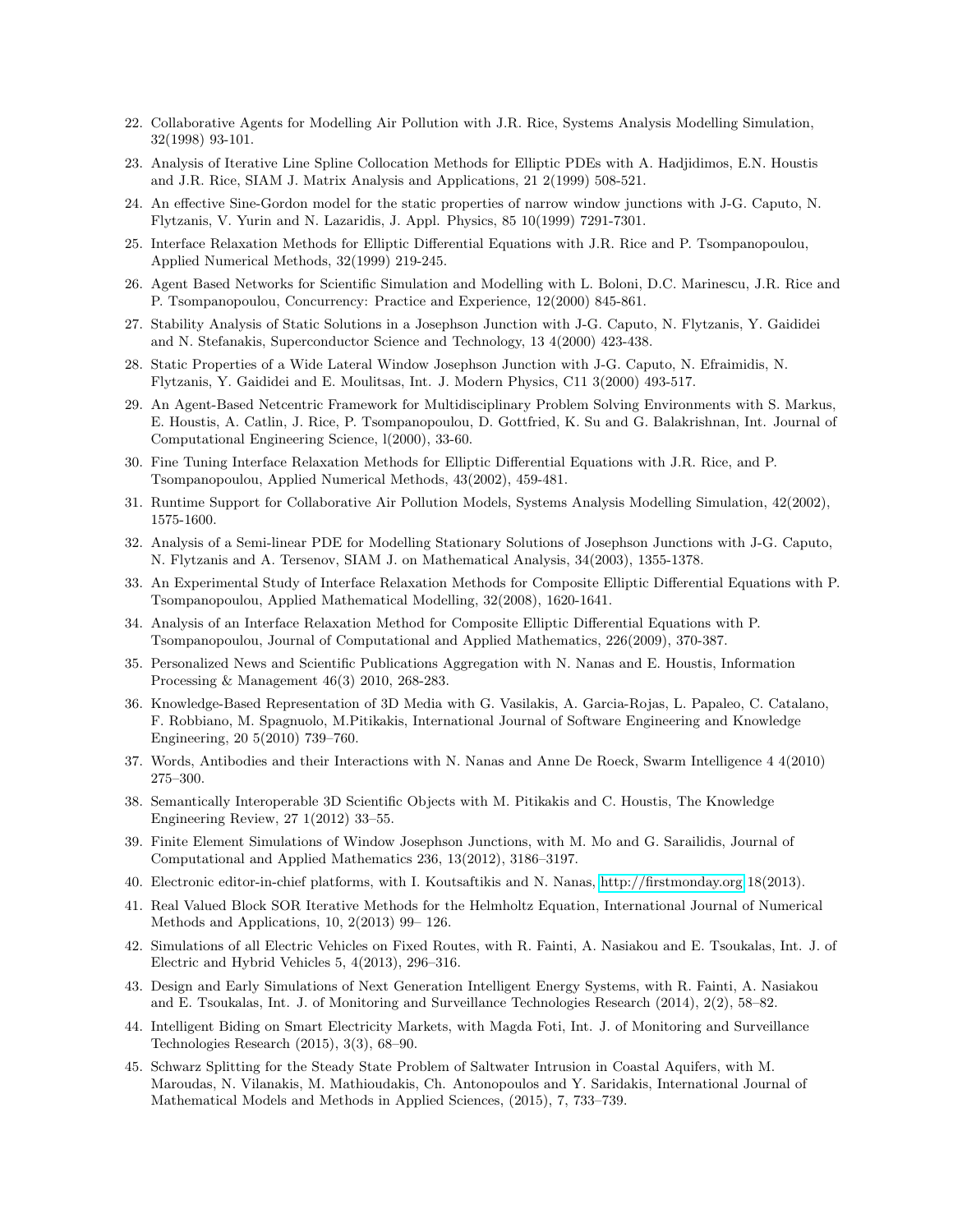- 46. On the Stochastic/Deterministic Numerical Solution of Composite Deterministic Elliptic PDE Problems, with G. Sarailidis, International Journal of Mathematical Models and Methods in Applied Sciences, (2015), 7, 740–747.
- 47. On PDE problem solving environments for multidomain multiphysics problems, with M. Maroudas and Ch. Antonopoulos, Journal of Mathematics and Statistical Science (2016), 2(3), 111–123.
- 48. Smart Energy for Smart Irrigation, with A. Nasiakou and D. Zimeris, Computers and Electronics in Agriculture, (2016), 129(1), 74-83.
- 49. On Visualizing Distribution Systems for Next Generation Power Distribution Grids, With M. Foti, A. Nasiakou, L. Vasilaki, Int J Comput Neural Eng. (2016), 3(1), 16–27.
- 50. Monitoring an Institutions Research Activities, with M. Foti and E. Pappa, International Journal of Information and Education Technology, (2017), 7(5), 350–356.
- 51. Blockchain Based Uniform Price Double Auctions for Energy Markets, with M. Foti, Applied Energy, (2019), 254(113604), https://doi.org/10.1016/j.apenergy.2019.113604
- 52. Auto-tuned weighted-penalty parameter ADMM for distributed Optimal Power Flow, with M. Foti and K. Mavromatis, IEEE Transaction on Power Grids, (2020), https://doi.org/10.1109/TPWRS.2020.3016691
- 53. ETH Analysis & Predictions Utilizing Machine Learning, with E. Houstis and Th. Zoumpeka, Expert Systems with Applications (2020) 162(113866), https://doi.org/10.1016/j.eswa.2020.113866
- 54. Towards an open and decentralized case law curation ecosystem, with E. Panagou, PLOS OneONE (2020) 15(10): e0240041. https://doi.org/10.1371/journal.pone.0240041.
- 55. Decentralized blockchain-based consensus for Optimal Power Flow solutions, with M. Foti and C. Mavromatis, Applied Energy, (2020) 283: 116100, https://doi.org/10.1016/j.apenergy.2020.116100.
- 56. Analysis of Innovation with Data Science: The case of Greece, with Th. Zoumpekas and E. Houstis, International Journal of Data Science and Big Data Analytics, (2021) 1(1), pp. 20-42.
- 57. What blockchain can do for power grids? with M. Foti, Blockchain: Research and Applications, (2021) 2(1): 100008.

# in Proceedings (Refereed)

- 58. Spline-Collocation Methods for Elliptic Partial Differential Equations with E.N. Houstis and J.R. Rice, Advances in Computer Methods for Partial Differential Equations, V, (R. Stepleman, ed.), IMACS, New Brunswick, N.J. (1984), 191-194.
- 59. Parallelization of a New Class of Cubic Spline Collocation Methods with E.N. Houstis, and J.R. Rice, Advances in Computer Methods for Partial Differential Equations, VI, (Stepleman and Vichnevetsky, eds.), IMACS, New Brunswick, N.J. (1987) 167-174.
- 60. A Schwarz Splitting Variant of Cubic Spline Collocation Method for Elliptic PDEs with E.N. Houstis and J.R. Rice, Hypercube Concurrent Computers and Applications, vol. 2, ACM Press , (1988), 1746-1754.
- 61. Geometry Decomposition Based Methods for Solving Elliptic PDEs with C.C. Christara, A. Hadjidimos, E.N. Houstis and J.R. Rice, Comp. Methods in Flow Analysis, vol. 2, (H. Niki and M. Kawahara, eds.), Univ. of Okayama, Japan (1988), 175-182.
- 62. Semi-Iterative Methods on Distributed-Memory Multiprocessor Architectures with A. Hadjidimos, E.N. Houstis, J.R. Rice, and M.K. Samartzis, Supercomputing 89, vol. 2, ACM Press, (1989), 82-90.
- 63. An Efficient Finite Element Method for the PE with V.A. Dougalis and N. Kampanis, 2nd European Conference on Underwater Acoustics, (1994), 123-129.
- 64. Linear Systems Solvers for Finite Element Discretizations of the Helmholtz Equation with V.A. Dougalis, N.A. Kampanis, and P. Tsompanopoulou, Proceedings of the 3rd European Conference on Underwater Acoustics, (1996), 279-284.
- 65. Collaborating Problem Solving Agents for Multi-physics Problems with T. Drashansky, J.R. Rice, E. Houstis, S. Weerawarana, P. Tsompanopoulou and A. Joshi, Proceedings of IMACS World Congress, Vol. 4, (1997) 541-546.
- 66. Non Local Effects in Window Type Josephson Junctions with J. G. Caputo, N. Flytzanis, V. Kurin and N. Lazarides, online Proceedings of the 10th Conference on Solitons and Coherent Structures in Physics and Biology, (1997).
- 67. A Collaborative Framework for Air Pollution Simulations NATO-ASI series, (1999) 349-358.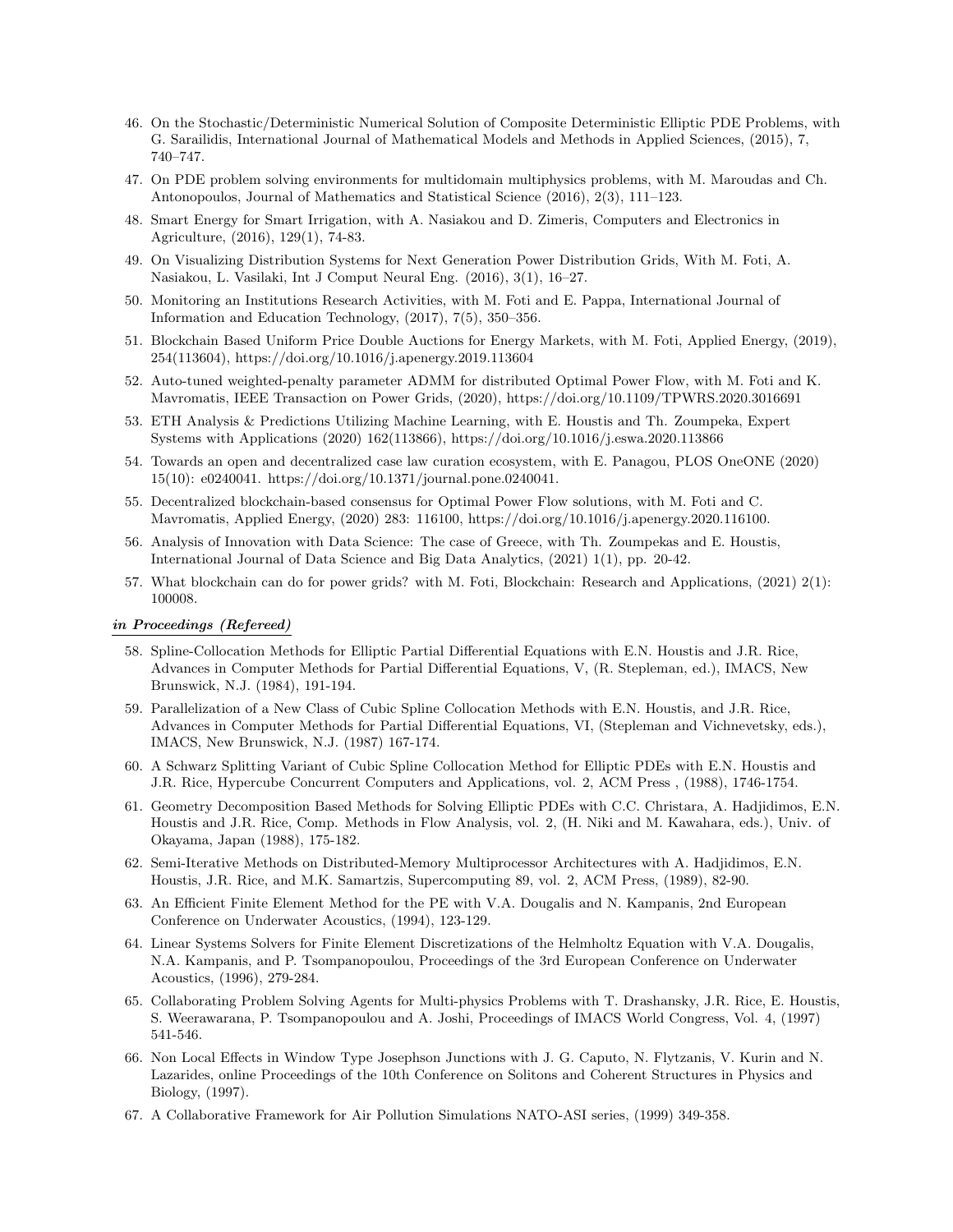- 68. A Service Infrastructure for e-Science: The Case of the ARION System, with C. Houstis, S. Lalis, V. Christophides, D. Plexousakis, M. Pitikakis, K. Kritikos, A. Smardas, X. Gikas, In Lecture Notes in Computer Science, 2512(2002) 175-187.
- 69. Building Ontologies of Environmental Applications for a Digital Library of Scientific Collections with C. Stefanakos, T. Gerostahis, G. Athanasoulis, C. Houstis, In Environmental Communication in the Information Society, (Enviro Info 2002), Vol 1, (2002) 436-439.
- 70. A Data, Computation and Knowledge Grid: the case of the ARION system, with C. Houstis, S. Lalis, V. Christophides, D. Plexousakis, M. Pitikakis, K. Kritikos, A. Smardas, Proceedings of the 5th International Conference on Enterprize Information Systems (ICEIS2003), 1(2003) 359-365.
- 71. Towards Semantics of Digital Shapes: the AIM@SHAPE approach, with B. Falcidieno, M. Spagnuolo, P. Alliez, E. Quak, C. Houstis, Proceedings of the 1st European Semantic Web Symposium (ESWS 2004),  $(2004).$
- 72. Semantic Web Technologies for Searching, Retrieving and Adding Value to Large Scale Scientific Data, with M. Pitikakis, C. Houstis, G. Vasilakis, Proceedings of the Ensuring the Long-Term Preservation and Adding Value to the Scientific and Technical Data Workshop, ESA WPP-232, (2004) 151-158.
- 73. Providing Support for Integrated Scientific Computing: Metacomputing meets the Semantic Web and the Grid, with S. Lalis. C. Houstis, M. Pitikakis, G. Vasilakis, Proceeding of the Cluster Computing and GRID (CCGrid 2005), (2005) 631-637.
- 74. A Knowledge Management Architecture for 3D Shapes and Applications, with M. Pitikakis, C. Houstis, G. Vasilakis, Proceedings of the 10th Panhellenic Conference on Informatics (PCI05), Lecture Notes in Computer Science, Springer–Verlag, (2005) 360-370.
- 75. A Semantic Based Search Engine for 3D Shapes: Design and Early Prototype Implementation, with G. Vasilakis, M. Pitikakis and C. Houstis, Proceedings of 2nd European Workshop on the Integration of Knowledge, Semantics and Digital Media Technologies (EWIMT05), (2005) 391-394.
- 76. The AIM@SHAPE DSW: semantic-centric usage scenarios, Proceedings of the 6th International Congress on Industrial and Applied Mathematics (ICIAM 2007), (2007).
- 77. A common ontology for multi-dimensional shapes, with G. Vasilakis, A. Garcia-Rojas, L. Papaleo, C. Catalano, M. Spagnuolo, F. Robbiano and M. Pitikakis, Proceedings of the 2nd International Conference on Semantics And digital Media Technologies (SAMT07), (2007).
- 78. A "Bag" or a "Window" of Words for Information Filtering? with N. Nannas and E. Houstis, Lecture Notes in Artificial Intelligence, Proceedings of the 5th Hellenic Conference on Artificial Intelligence, Springer-Verlag, (2008) 182-193.
- 79. FOCUS K3D: Promoting the Use of Knowledge Intensive 3D, with B. Falcidieno, M. Pitikakis, M. Spanguolo and C. Houstis, Proceedings of the 14th International Conference on Virtual Systems and Multimedia - Project Papers (VSMM 2008) (2008) 329-333.
- 80. What Happened to Content-Based Information Filtering?, with N. Nanas and A. De Roeck, proceedings of the 2nd International Conference on the Theory of Information Retrieval (ICTIR), (2009) 249-256.
- 81. Web Observatories: Concepts, State of the Art and Beyond with N. Nanas, J. Koutsaftikis, E. Kelis and E. Houstis, proceedings of the 4th Mediterranean Conference on Information Systems (MCIS), (2009) 147-159.
- 82. Immune Learning in a Dynamic Information Environment, with N. Nanas and L. Kellis, Lecture Notes in Computer Science (including subseries Lecture Notes in Artificial Intelligence and Lecture Notes in Bioinformatics), proceedings of the 8th International Conference on Artificial Immune Systems, 6209 LNCS, (2010) 47-60.
- 83. LAPACK WS: Offering Lapack over the Web, with D. Benis and E. Houstis, Proceedings of the NumAn2010 Conference in Numerical Analysis,(2010).
- 84. Revisiting evolutionary information filtering, with N. Nanas and S. Kodovas, Proceedings of the 2010 IEEE World Congress on Computational Intelligence, WCCI 2010 - 2010 IEEE Congress on Evolutionary Computation, CEC 2010, art. no. 5586070,(2010).
- 85. Immune Inspired Information Filtering in a High Dimensional Space, with N. Nanas, S. Kodovas, and E. Houstis, 9th International Conference on Artificial Immune Systems (ICARIS 20010), Springer, (2010)
- 86. A Network-Based Model for High-Dimensional Information Filtering, with N. Nanas, and A. De Roeck, Proceedings of the Annual International ACM SIGIR Conference on Research and Development in Information Retrieval, LNCS 6290(2010) 47-60.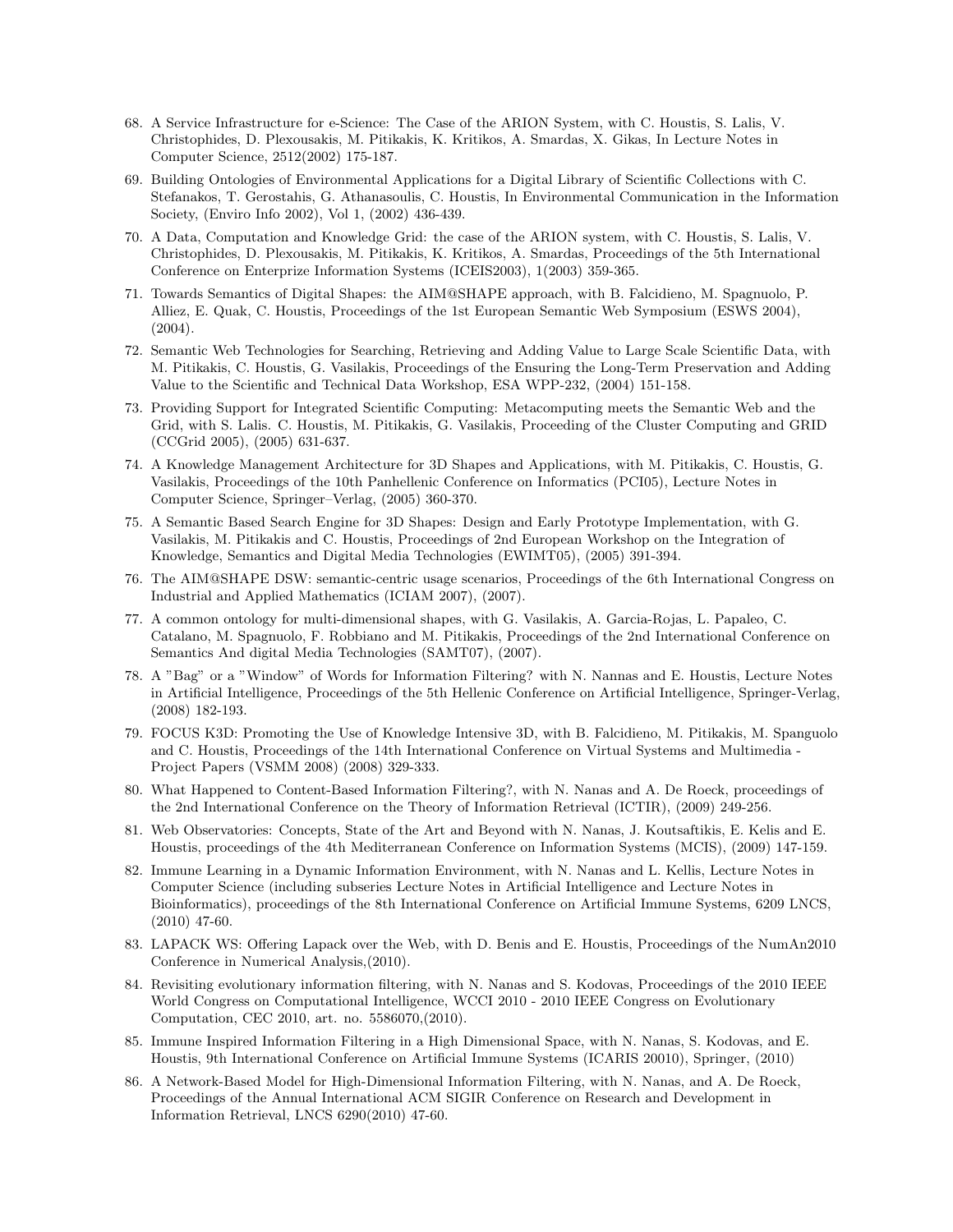- 87. Models and Systems for Simulating Full Electric Trains,with A. Nasiakou, N.Faidi and L. Tsoukalas, Proceedings of the 16th National Energy Conference, 2013.
- 88. Hybrid PDE solvers, Proceedings of the Workshop on PDE Software Frameworks, with G. Sarailidis, (2013).
- 89. Large Scale Simulations for Electric Energy Markets, with A. Nasiakou, N.Faidi and E. Tsoukalas, 5th IEEE International Conference on Information, Intelligence, Systems and Applications, 160165, 2014.
- 90. Towards Next Generation Intelligent Energy Systems: Design and Simulations Engines, with E. Tsoukalas, G. Papavassilopoulos, Ch. Nikolaou, E. Sarri, A. Nasiakou, N.Faidi, G. Koutras and E. Houstis, 5th IEEE International Conference on Information, Intelligence, Systems and Applications 412418, 2014.
- 91. Software Platforms for Multi-Domain Multi-Physics Simulations, with Ch. Antonopoulos and M. Maroudas, 6th International Conference on Numerical Analysis, 2014.
- 92. Simulating Active and Reactive Energy Markets, with A.Nasiakou and D.Bargiotas, 6th IEEE International Conference on Information, Intelligence, Systems and Applications, 2015.
- 93. A Learning Approach for Strategic Consumers in Smart Electricity Markets, with Magda Foti, 6th IEEE International Conference on Information, Intelligence, Systems and Applications, 2015.
- 94. Linking Smart Energy and Smart Irrigation: Integration, System Architecture, Prototype Implementation and Experimentation, with D. Zimeris, A. Nasiakou and Elias Houstis, 3rd International Congress on Energy Efficiency and Energy Related Materials (ENEFM2015) (A. Y. Oral and Z. B. B. Oral editors), Springer, 143-149, 2017.
- 95. Real time data analytics platform for power grid smart applications, with N. Akram, M. Dayarathna, S. De Silva, M. Foti, M. Jayasinghe, 14th International Conference on the European Energy Market (EEM2017), 2017.
- 96. Viability analysis of a decentralized energy market based on blockchain, with M. Foti and D. Greasidis, 15th International Conference on the European Energy Market (EEM2018), 2018.
- 97. IPLS: A Framework for Decentralized Federated Learning, with Ch. Pappas, D. Chatzopoulos and S. Lalis <http://arxiv.org/abs/2101.01901>, DI2F 21, June 2021, Helsinki.

#### Selected and Recent Published on-line papers

- 1. Distributed and Adaptive Collaborative Filtering, with E. Lelis. http://dx.doi.org/10.6084/m9.figshare.1037368
- 2. Semantically Enriched Web Services for 3D Objects. with M. Pitikakis http://dx.doi.org/10.6084/m9.figshare.1037369
- 3. Web Services for Energy Markets: An Annotated Bibliography, with A. Nasiakou. http://dx.doi.org/10.6084/m9.figshare.1483352
- 4. Inspecting and Analyzing Blockchain Applications, with D. Greasidis and M. Foti.

# Working Notes and Submitted Papers

- 1. GitCV: A GitHub Based Electronic CV, with D. Greasidis (submitted to First Monday)
- 2. A Data-science Based Analysis of COVID-19, with Th. Zoumpekas, O. Kotsiou and G. Gourgoulianis (to be submitted to PLOS ONE)
- 3. Analyzing Thin Films with Machine Learning: A Comprehensive Literature Review, with M. Vavali.
- 4. ADMM regional penalty parameters for the solution of the optimal power flow problem, with M. Foti and K. Mavromatis

### Lecture Notes and Translations

- Lecture Notes in Linear Programming (2019)
- Exercises and Problems in Linear Algebra (2018)
- Applications of Linear Algebra (2018)
- Introduction to Applied Linear Algebra (2017)
- A Collection of Solved Problems in Differential Equations (2014)
- Introduction to Differential Equations (2006)
- Elements of Sparse Linear Algebraic Systems (2006)
- Introduction to Scientific Computing by Mike Heath (2000 with A. Hadjidimos)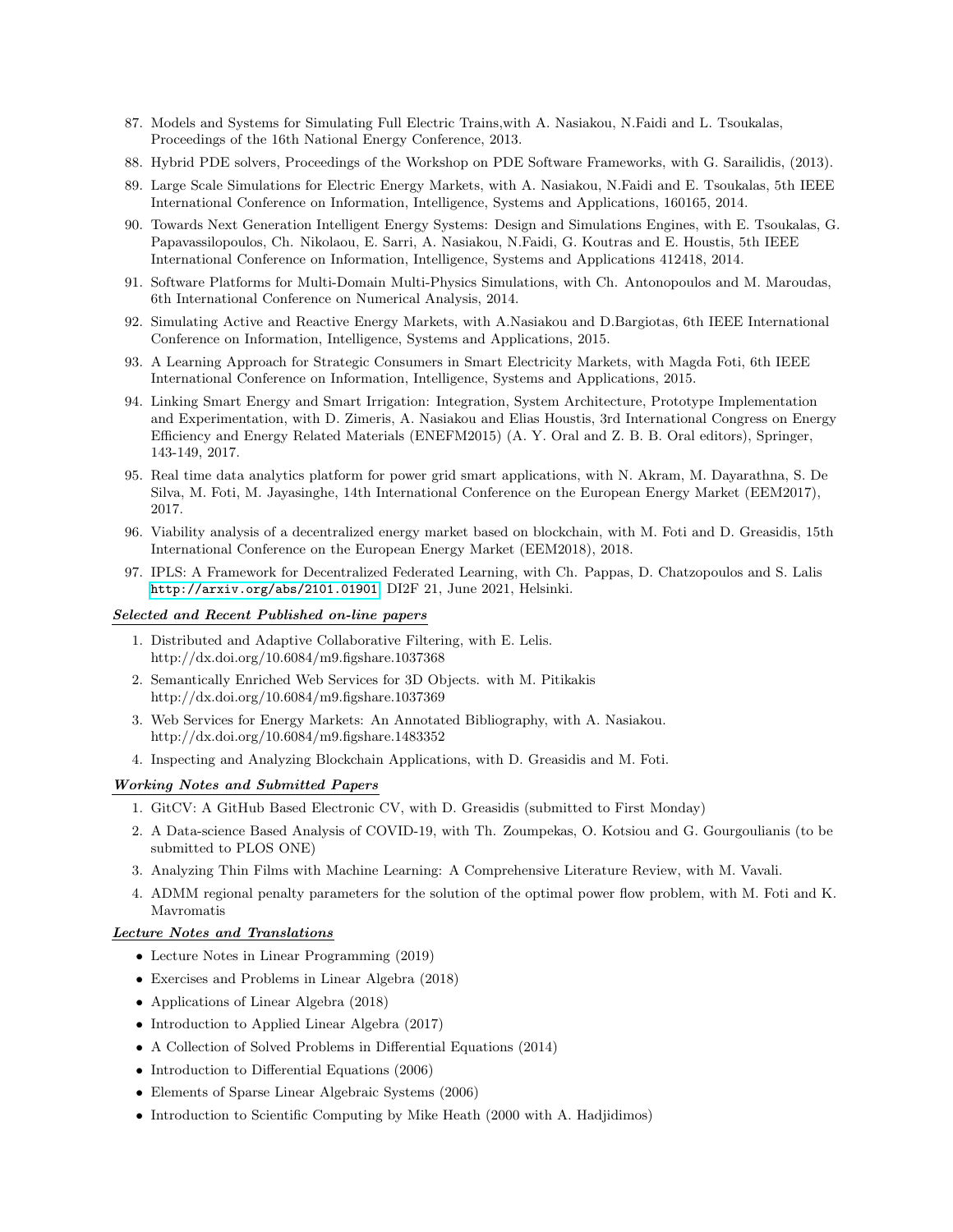- Stating with Matlab by the Univ. of Indiana (1999 with Ch. Katelani)
- Introduction to Linpack and BLAS (1998)
- A subset of Fortran 77 (1994)

# ACM Computing Book Reviews

- 1. Blockchain applications: A Hands-On Approach, August 2017.
- 2. Computational Methods in Power System Analysis, August 2014.
- 3. Accelerating MATLAB with GPU Computing, May 2014
- 4. Semantic Web services, March 2012
- 5. Validated Numerics: A short introduction to rigorous computations, December 2011
- 6. Scientific Computations, February 2010
- 7. A Compendium of Partial Differential Equation Models: method of lines analysis with MATLAB, June 2009
- 8. Computational Mathematics : models, methods, and analysis with Matlab and MPI, February 2004.
- 9. Applied Numerical Methods in C, May 1994
- 10. Numerical Computation using C, January 1994.

## Technical Reports

More than 50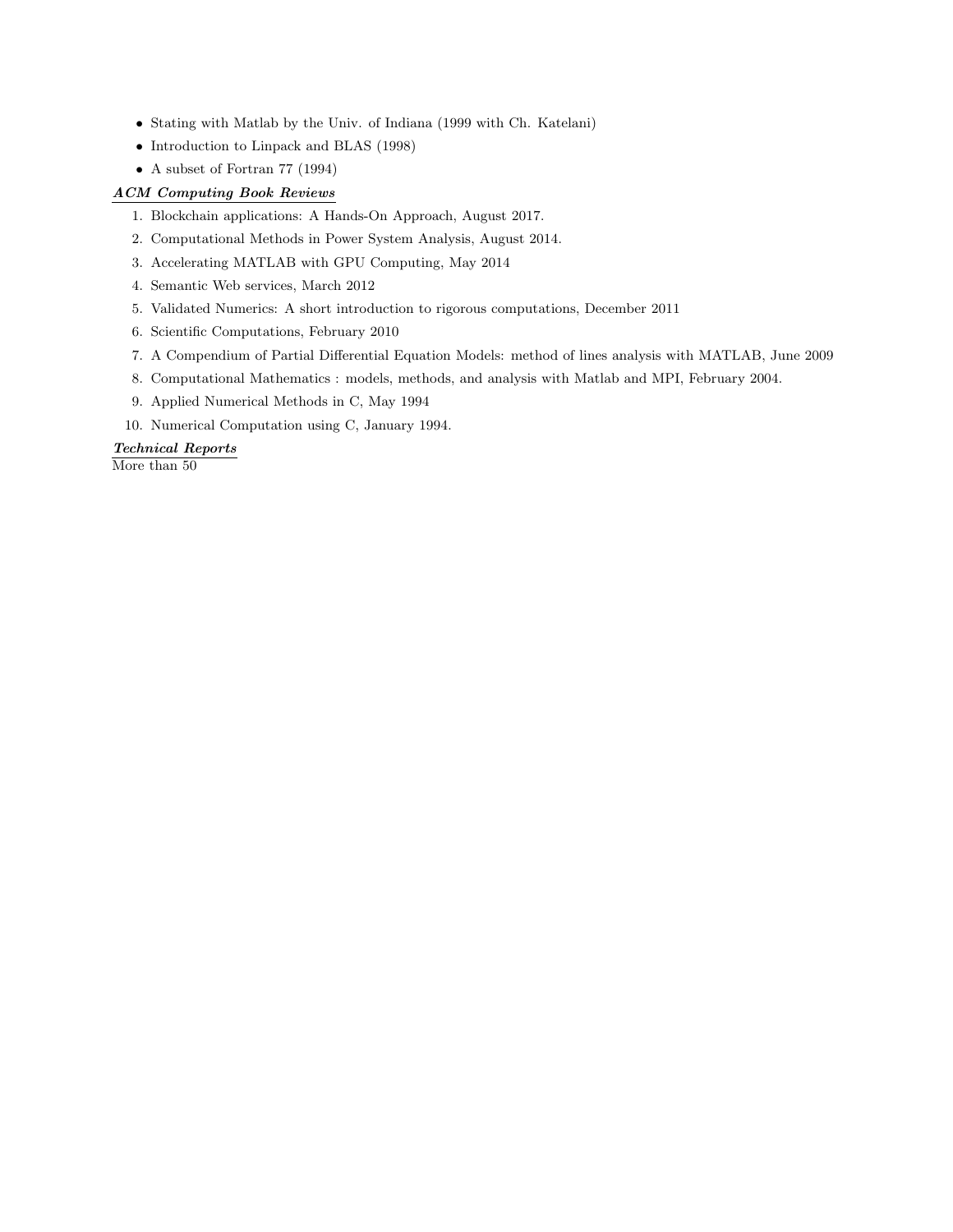#### SCIENTIFIC MEETINGS

# Member of the Organizing, Scientific or Technical Committee

- 1. 2022 Asia Conference on Algorithms, Computing and Machine Learning, [\(CACML 2022\),](http://www.cacml.net) Hangzhou, China March 25–27, 2022.
- 2. 14th International Conference on Advanced Computer Theory and Engineering, [\(ICACTE 2021\),](http://www.icacte.org/index.html) On-line, September 17-19, 2021.
- 3. [10th International Conference on Educational and Information Technology,\(ICEIT 2021\),](http://www.iceit.org/index.html) On-line, January 2021.
- 4. 13th International Conference on Advanced Computer Theory and Engineering, [\(ICACTE 2020\),](http://www.icacte.org/index.html) Hangzhou, China September 18-20, 2020.
- 5. 16th International Conference on Open Source Systems, [\(OSS 2020\),](https://www.oss2020.org/) Innopolis, Russia, May 2020.
- 6. [9th International Conference on Educational and Information Technology \(ICEIT 2020\),](http://www.iceit.org/iceit2020.html) Oxford, England, February 2020.
- 7. 2nd International Conference on Electronics & Electrical Engineering, [ICEEE 2019,](https://scientificfederation.com/iceee-2019/) Rome, Italy, July 2019
- 8. 8th International Conference on Educational and Information Technology, [\(ICEIT 2019\),](http://www.iceit.org/index.html) Cambridge, England, March 2019.
- 9. ICT 2018: Imagine Digital Connect Europe, Towards Next Generation European Digital Cyber-Robustness and Cybersecurity Networking Session, [\(ICT 2018\),](https://ec.europa.eu/digital-single-market/events/cf/ict2018/item-display.cfm?id=21971) Vienna, Austria, December 2018.
- 10. Blockchain & Ballerina A Workshop on Technologies for Next-Generation Applications, [B&B,](http://data-science.uth.gr/workshop/) Volos, Greece, June 2018
- 11. 14th International Conference on Open Source Systems, [\(OSS 2018\),](https://www.oss2018.org/) Athens, Greece, June 2018
- 12. 7th International Conference on Educational and Information Technology, [\(ICEIT 2018\),](http://www.iceit.org/index.html) Oxford, England, March 2018.
- 13. 3rd Conference on Internet of Things and Smart City, [\(IoTSC 2017\),](http://enh2016.uth.gr) Shenzhen, China, May 2017.
- 14. Computation and Information Science and Engineering Conference [\(enh2016\),](http://www.engii.org/ws2017/Home.aspx?ID=932) Portaria, Volos, Greece, June 2016.
- 15. 4th World Conference on Information Systems and Technologies [\(WorldCIST'16\),](http://www.aisti.eu/worldcist16/) Recife, Brazil, March 2016.
- 16. 5th International Conference on Educational and Information Technology [\(ICEIT 2016\),](http://www.iceit.org/index.html) Paris, France, March 2016.
- 17. International Workshop on Next Generation Smart Energy Systems [\(Hephaestus'15\),](http://ireteth.certh.gr/smartenergyworkshop/) Volos, Greece, September 2015.
- 18. Conference on Internet of Things and Smart City [\(IoTSC 2015\),](http://www.scirp.org/Conference/Home.aspx?ConferenceID=112) Beijing, China, May 2015.
- 19. 3rd World Conference on Information Systems and Technologies [\(WorldCIST'15\),](http://www.aisti.eu/worldcist15/) Azores, Portugal, April 2015.
- 20. 8th National Conference of Students of Electrical and Computer Engineering, [\(EuroMed 2014\),](http://www.sfhmmy.gr/) Patra, Greece, April 2015.
- 21. 5th International Euro-Mediterranean Conference [\(EuroMed 2014\),](http://www.euromed2014.eu/) Lemesos, Cyprus, November 2014.
- 22. Recent Approaches to Numerical Analysis: Theory, Methods and Applications [\(NumAn 2014\),](http://numan2014.amcl.tuc.gr/) Chania, Greece, September 2014
- 23. Workshop on INformation Driven Applications for Smart Power and Energy Systems [\(WINDASPES 2014\),](http://iisa2014.unipi.gr/iaspes-information-based-applications-for-smart-power-and-energy-systems/) Chania, Greece, July 2014
- 24. 2nd World Conference on Information Systems and Technologies [\(WorldCIST'14\),](http://www.aisti.eu/worldcist14/) Madeira, Portugal, April 2014
- 25. 8th National Conference of Computer Science Education (in Greek), [\(NCCS 2014\),](http://synedrio.pekap.gr/) Volos, Greece, March 2014
- 26. 3rd International Conference on Consumer Electronics, Communications and Networks [\(CECNet 2013\)](http://www.cecnetconf.org/) Xianning, China, November 2013
- 27. 1st World Conference on Information Systems and Technologies [\(WorldCIST'13\),](http://www.aisti.eu/worldcist13/) Algarve, Portugal, March 2013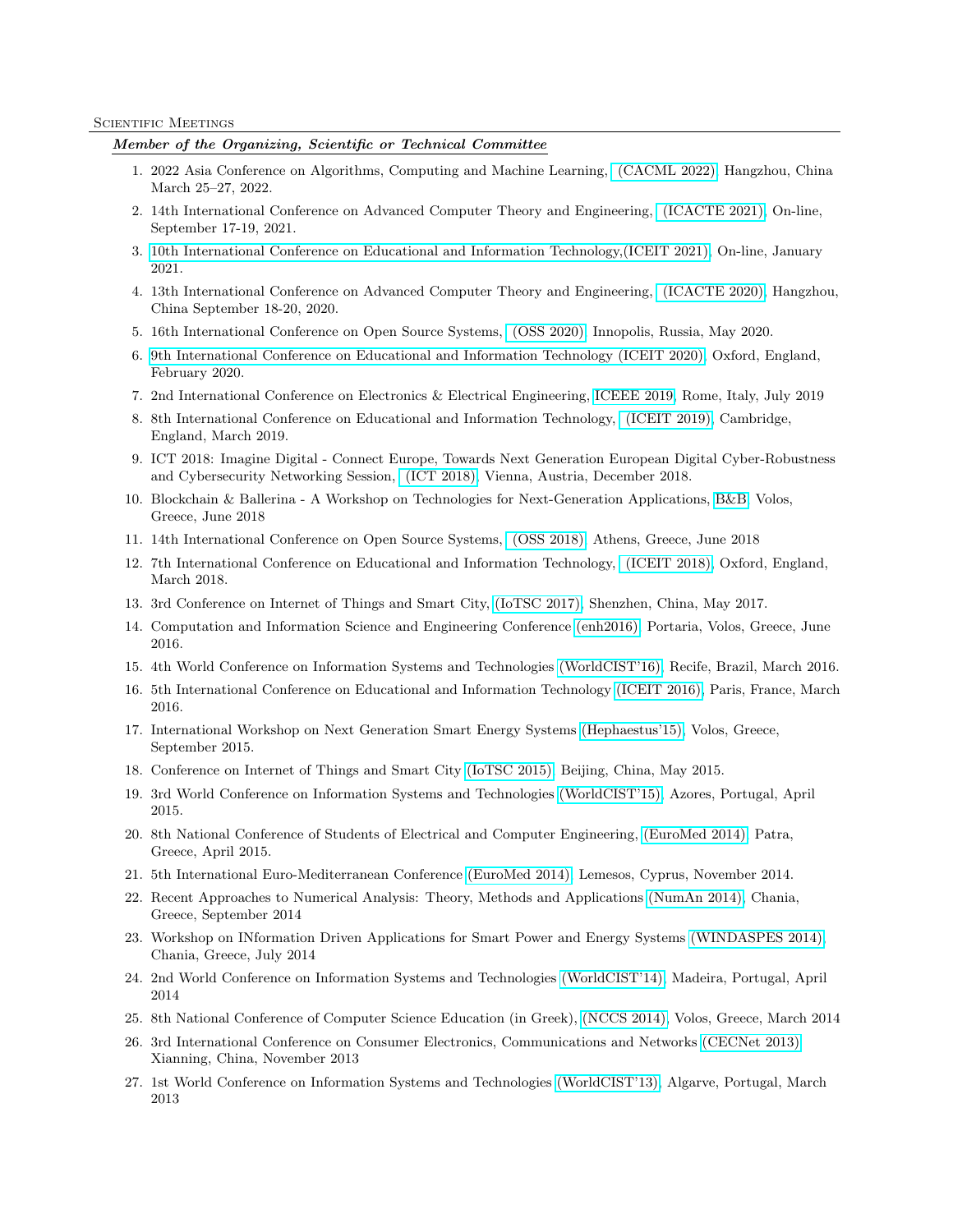- 28. Recent Approaches to Numerical Analysis: Theory, Methods and Applications [\(NumAn 2012\),](http://users.uoi.gr/numan2012/) Ioannina, Greece, September 2012
- 29. 4th International Euro-Mediterranean Conference [\(EuroMed 2012\),](http://www.euromed2012.eu/) Lemesos, Cyprus, November 2012
- 30. Recent Approaches to Numerical Analysis: Theory, Methods and Applications [\(NumAn 2010\),](http://numan2010.science.tuc.gr/) Chania, Greece, September 2010
- 31. 4th National Conference of Computer and Communication Engineering Students, [\(sfhmmy4\),](http://sfhmmy4.sfhmmy.gr/) Patras, Greece, November 2010
- 32. FOCUS K3D Conference on Semantic 3D Media and Content (FK3D 2010)
- 33. 2nd Annual World Congress of BioSoft [\(BioSoft 2010\),](http://www.bitlifesciences.com/biosoft2010/) Dalian, China, June 2010
- 34. 3rd International Euro-Mediterranean Conference [\(EuroMed 2010\),](http://www.euromed2010.eu/) Lemesos, Cyprus, November 2010
- 35. Workshop on 3D Knowledge Technologies for Cultural Heritage Applications [\(VSMM'09\),](http://www.prip.tuwien.ac.at/events/conferences/vsmm-2009/workshops-1/ws2) Vienna, Austria, September 2009
- 36. Modern Mathematical Methods in Science and Technology [\(M3ST'09\),](http://www.math.uoa.gr/M3ST09/index.html) Poros, Greece, September 2009
- 37. 21st International Conference on Tools with Artificial Intelligence [\(ICTAI 2009\),](http://ictai2009.njit.edu) Newark, USA, August 2009
- 38. VIII-th edition of the Symposium on Mechanics (SIMEC 2009), Bucharest, Romania, May
- 39. International Workshop on Multi-Core Computing Systems [\(\(MuCoCoS'08\),](http://www.par.univie.ac.at/~pllana/mucocos08/mucocos-2008.pdf) Barcelona, Spain, March 2008
- 40. 1st HellasGrid User Forum [\(HellasGrid\),](http://www.grnet.gr/default.asp?pid=19&la=2&ny=2007&nid=19&pg=1) Athens, Greece, May 2008
- 41. Recent approaches to Numerical Analysis: Theory, and Applications [\(NumAn2008\),](http://www.math.upatras.gr/numan2008/index.php) Patras, Greece, September 2008
- 42. Workshop on Promoting Semantic 3D Media [\(VSMM'08\),](http://www.vsmm2008.org/) Limassol, Cyprus, October 2008
- 43. Advanced Course on Grid Technologies [\(EGGE'07\),](http://indico.cern.ch/conferenceDisplay.py?confId=16468) Volos, Greece, May 2007
- 44. Recent approaches to Numerical Analysis: Theory, and Applications [\(NumAn2007\),](http://www.math.upatras.gr/numan2007) Patras, Greece, September 2007
- 45. 2nd international conference on Semantics And digital Media Technologies [\(SAMT2007\),](http://samt2007.ge.imati.cnr.it/) Genova, Italy, September 2007
- 46. Collaboration Workshop for the Future Semantic Web [\(ESWC 2005\),](http://www.agentlink.org/workshops/CFSW05/) Heraklion, Greece, May 2005
- 47. 10th Panhellenic Conference on Informatics [\(PCI2005\),](http://pci10.inf.uth.gr/) Volos, Greece, November 2005
- 48. Summer Schools in Mathematics [\(SSM\),](http://www.math.uoc.gr:1080/drasthriothtes/therina/) Heraklion, Greece, Summers of 2002, 2003, 2004 and 2005
- 49. Advance Research Workshop on "Advances in Air Pollution Modeling for Environmental Security" [\(ARW2004\),](http://www.springer.com/environment/pollution+and+remediation/book/978-1-4020-3349-0) Borovetz, Bulgaria, May 2004
- 50. Workshop on Federated and Scalable Systems for the Environment (), Madrid, Spain, 2003
- 51. 5th IMACS Conference on Iterative Methods [\(IMACS01\),](http://atlas-conferences.com/cgi-bin/abstract/cagm-01) Heraklion, Greece, May 2001
- 52. Advance Research Workshop on "Large Scale Computations for Air Pollution" [\(ARW'98\),](http://www2.dmu.dk/atmosphericenvironment/NATOARW/) Sofia, Bulgaria, July 1998
- 53. 3rd ERCIM Conference on "Air Pollution Modeling" [\(ERCIM ENV\),](http://ercim.first.fhg.de/workshops_old.html) Madrid, Spain, May 1997
- 54. HERMIS mini-symposia on "Iterative Methods for Linear Algebraic Linear Systems" [\(\),](http://202.38.126.65/mirror//www.ercim.org/activity/p-events-98.html) Athens, Greece, 1994, 1996 and 1998

#### Plenary, Keynote or Invited Speaker

- 1. 9th International Conference on Educational and Information Technology, Oxford, England, February 2020
- 2. 2nd International Conference on Computer Science & Cloud Computing (ICCSCC–2019), Rome, Italy, June 2019
- 3. 8th International Conference on Educational and Information Technology, Cambridge, England, March 2019
- 4. 3rd International Conference on Intelligent Computing, Communication & Devices Guangzhou, China, December 2018
- 5. 7th International Conference on Educational and Information Technology, Oxford, England, March 2018
- 6. 6th HEDNO Info Day on Smart Grids, Athens, Greece, March 2016.
- 7. Advanced School on Service Oriented Computing (SummerSoc-2015), Hersonissos, Crete, Greece, June 2015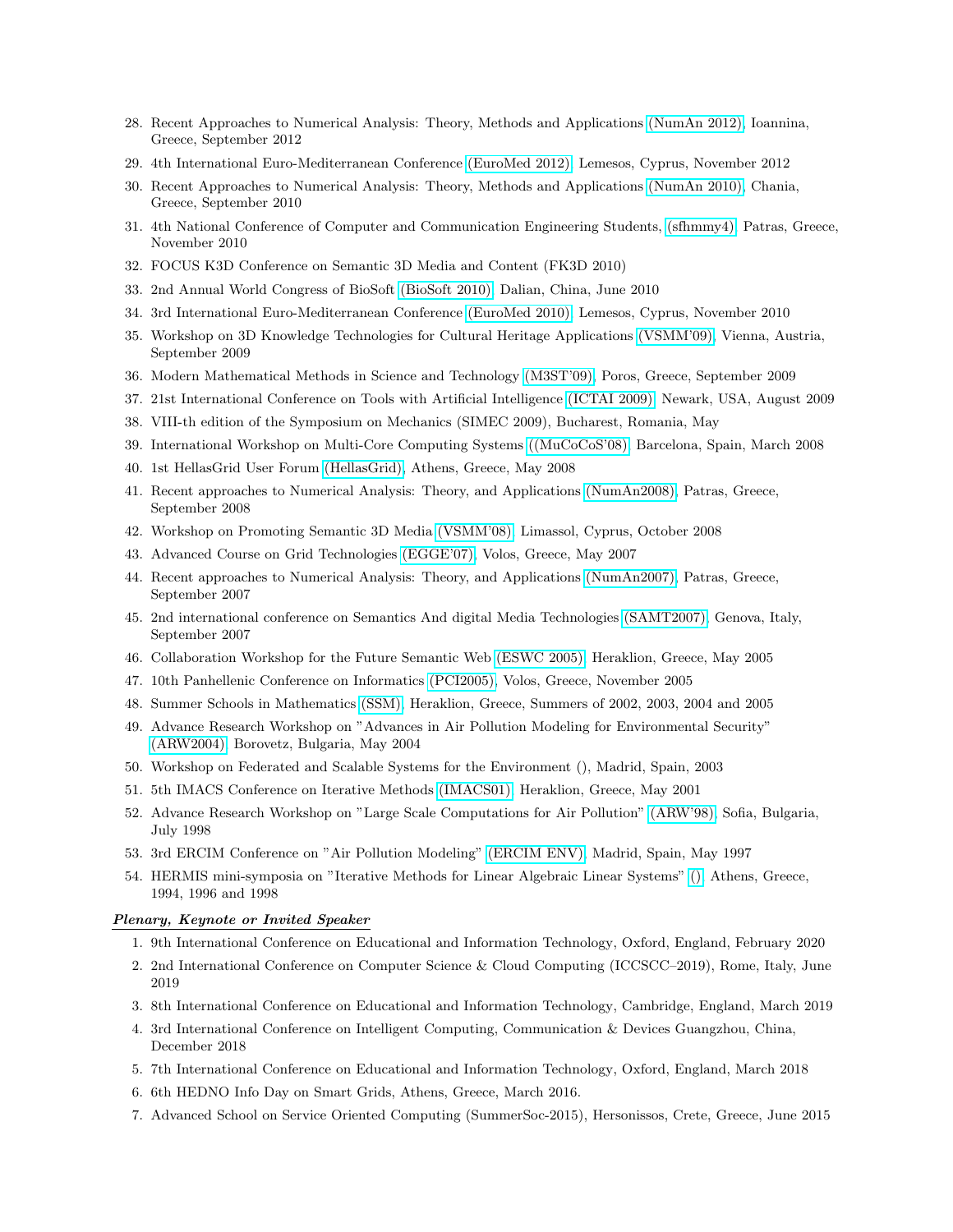- 8. Advanced School on Service Oriented Computing (SummerSoc-2014), Hersonissos, Crete, Greece, July 2014
- 9. 3rd Annual World Congress of InfoTech-2014 (InfoTech-2014), Dalian, China, June 2014
- 10. HellasHPC Workshop, Thessaloniki, Greece, September 2010
- 11. Workshop on 3D Knowledge Technologies for Cultural Heritage Applications, Vienna, Austria, September 2009
- 12. 6th International Congress on Industrial and Applied Mathematics, Zurich, Switzerland, July 2007
- 13. EGEE Workshop "Advanced Topics on GRIDS", Volos, Greece, May 2007
- 14. EGEE Workshop "Introduction to GRIDS", Heraklion, Greece, November 2006
- 15. Department of Agricultural Engineering & Agronomy Colloquium, University of Naples Federico II, Naples, Italy, March 2006
- 16. EGEE Workshop "Introduction to GRIDS" Thessaloniki, Greece, July 2005
- 17. Numerical Analysis Conference, Ioannina, Greece, June 2005
- 18. Advances in Air Pollution for Environment. Security, Borovetz, Bulgaria, May 2004
- 19. ESA, ESRIN Colloquium, Frascati, Italy, January 2004
- 20. Summer School in Mathematics, Heraklion, Greece, July 2002 & July 2004
- 21. Earth Observation Systems Workshop, ESA ESTEC, The Nederlands, January 2003
- 22. Universal Information Ecosystems Workshop, BT-Exact, UK, January 2003
- 23. Mathematical Methods in the Sciences, Academic Vilage of Anogia, Greece, June 2000
- 24. 3rd ERCIM Workshop on Air Pollution Modeling, Paris, France, June 1999
- 25. J.R. Rice Computational Sciences Conference, West Lafayette, IN, USA, May 1999
- 26. Air Pollution Advanced Workshop, Sofia, Bulgaria, June 1998
- 27. 1st ERCIM Workshop on Air Pollution Modeling, Berlin, Germany, April 1997
- 28. Applied Mathematics Department Colloquim, INSA de Rouen France, November 1992 & November 1994
- 29. International Seminar on Sea Technologies Heraklion Greece, November 1991
- 30. Mathematics Department Colloquium, University of Ioannina Greece, May 1989 & May 1995
- 31. 3rd SIAM Conference on Applied Linear Algebra Madison, WI, USA, May 1988
- 32. Computer Science Department Colloquium, University of Minnesota USA, April 1988

# Speaker

- 1. [5th International Conference on Educational and Information Technology,](http://www.iceit.org/index.html) Paris, France, March 2016.
- 2. Mathematical Methods & Computational Techniques in Science & Engineering, Bratislava, Slovakia, November 2015.
- 3. 14th International Conference on WWW/INTERNET, Maynooth, Greater Dublin, Ireland, October 2015.
- 4. 3rd International Congress on Energy Efficiency and Energy Related Materials (ENEFM), Oludeniz, Turkey, October 2015
- 5. 5th IEEE International Conference on Information, Intelligence, Systems and Applications, Chania, Greece, July 2014
- 6. Eleventh International Conference on Monte Carlo and Quasi-Monte Carlo Methods in Scientific Computing, Lueven, Belgium, April 2014
- 7. PDE Software Frameworks, Munster, Germany, June 2012
- 8. IEEE World Congress on Computational Intelligence, Barcelona, Spain, July 2010
- 9. Workshop on Promoting Semantic 3D Media, Lemessos, Cyprus, November 2008
- 10. 6th International Congress on Industrial and Applied Mathematics, Zurich, Switzerland, July 2007
- 11. 10th Panhellenic Conference in Informatics, Volos, Greece, September 2005
- 12. PV-2004 Workshop, European Space Agency, Frascati, Italy, October 2004
- 13. Supercomputing 98 Orlando, USA, November 1998
- 14. 11th International Conference on Domain Decomposition, London, UK, June 1998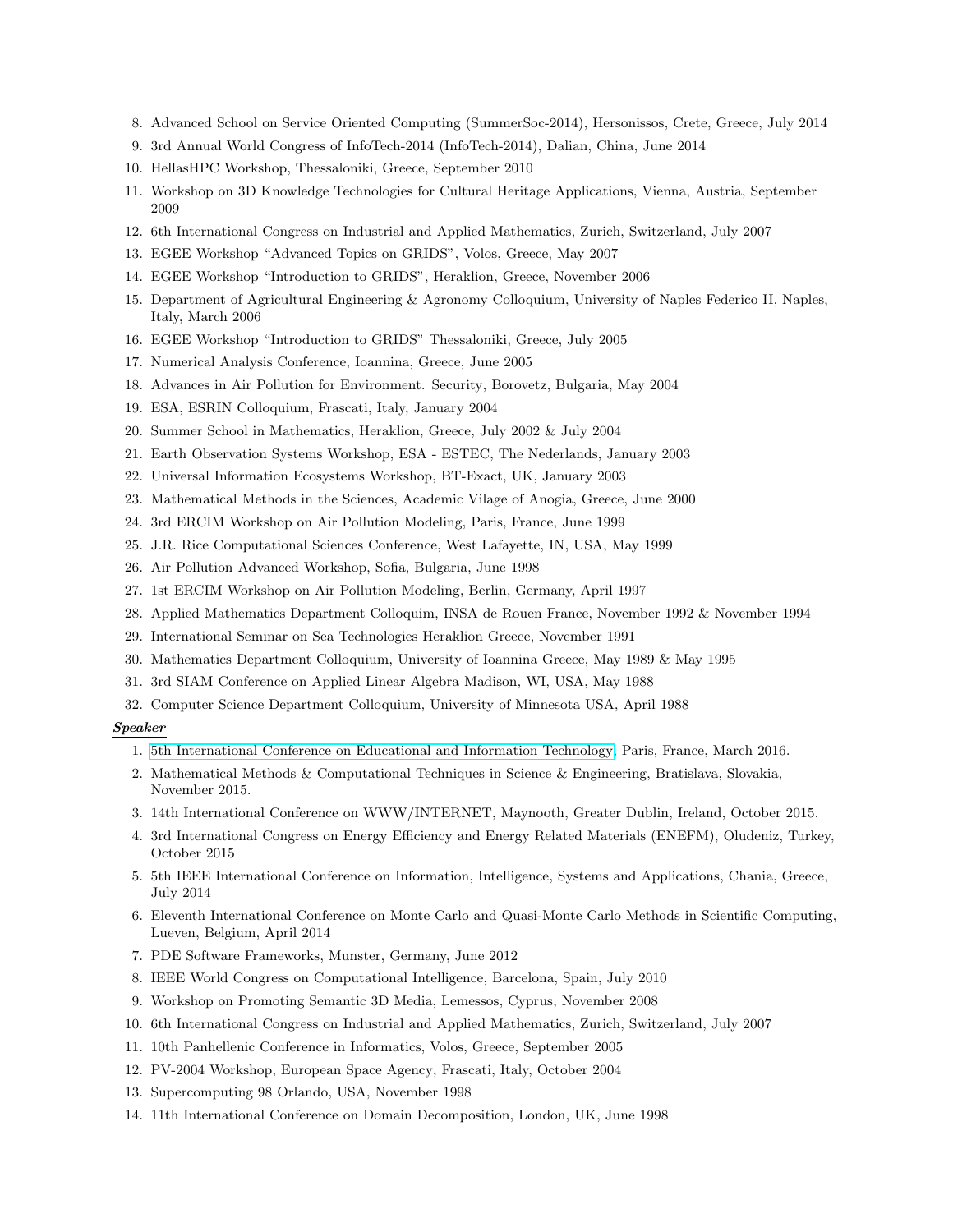- 15. 9th International Conference on Domain Decomposition, Bergen, Norway, June 1996
- 16. 9th Parallel Circus, New York, USA, April 1990
- 17. 6th Parallel Circus, New York, USA, November 1989
- 18. 4th Conference on Hypercube Concurrent Computing and Applications, Monterey, USA, July 1989
- 19. 3rd International Conference on Supercomputing, Crete, Greece, June 1989
- 20. 3rd Conference on Hypercube Concurrent Computing and Applications, Pasadena, USA, July 1988
- 21. Computing About Physical Objects Workshop, W. Lafayette, USA, May 1988
- 22. Copper Mountain Conference on Iterative Methods, Copper Mountain, USA, April 1988
- 23. 6th IMACS World Congress, Bethlehem, USA, July 1987
- 24. SIAM National Meeting, Boston, USA, July 1986

# Public Lectures

- 1. Towards ePicasso, [Pint of Science,](http://www.iceit.org/index.html) Volos, Greece, May 2019.
- 2. Block Chain Technologies [IEEE Volos Student Branch Seminar,](https://ieee.e-ce.uth.gr/machine-learning-and-blockchain-technologies/) Volos, Greece, March 2019.
- 3. Technological Achievments in Modern Greek History 3rd Lyceum of Volos, Volos, Greece, April 2018.
- 4. History of Linear Algebra [Hellenic Mathematical Sociaty Annex of Volos,](http://eme-mag.uth.gr) Volos, Greece, March 2018.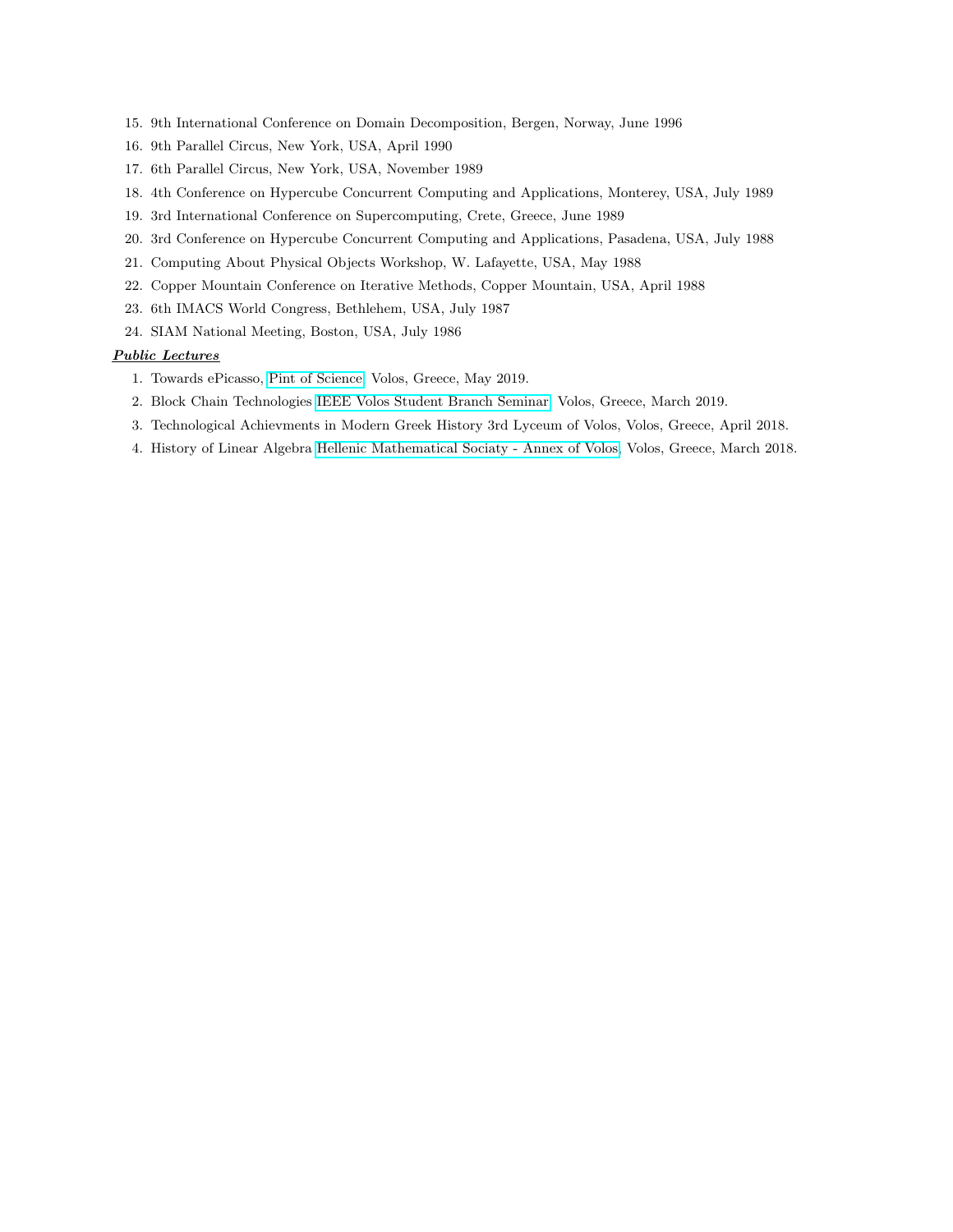#### **TEACHING**

# Undergraduate Courses Taught

- Calculus courses (UCSD, Purdue, Crete at various levels), Linear Algebra courses (UCSD, Crete, Thessaly at various levels), Differential Equations courses (UCSD, Crete, Thessaly at various levels), Partial Differential Equations (Crete), Numerical Analysis (UCSD, Purdue, Crete), Scientific Computing (Crete), Numerical Linear Algebra (Crete), Symbolic Computations (Crete), Linear Programming (Thessaly)
- Introduction to Computing and Programming (Crete) Programming II with C++ (Purdue), Fortran Programming (Crete), Theory of Computation (Thessaly, Purdue), WWW Technologies (Thessaly), Parallel Computing (Thessaly), Data Structures (Purdue), Computer Architecture (Purdue), Web Information Systems (Thessaly), , Computer Graphics (Thessaly), Blockchain Technologies and Decentralized Applications (Thessaly)
- Electrical Installations (Thessaly), Robotics (Thessaly)
- Several reading and/or special courses

# Graduate Courses Taught

- Projects in Computational and Applied Mathematics (UCSD), Computational Methods in Analysis (Purdue), Numerical Linear Algebra (Crete), Numerical Solution of Partial Differential Equations (Purdue, Crete), Iterative Methods for Linear Algebraic Systems (Crete)
- Web Information Systems (Thessaly), Advance Topics in Artificial Intelligence (Thessaly), Advanced Topics in WWW (Thessaly), Symbolic and Scientific Computing (Crete)

Thesis Supervising (main advisor)

# PhDs

- Eleni Panagou (2024 expected)
- Athanasios Zoumpekas (2022 expected)
- Dimitrios Zimeris (2022 expected)
- Magda Foti (2019) Postdoctoral Teaching Associate, Department of Electrical and Computer Engineering, University of Thessaly
- Antonia Nasiakou (2018) Software Engineer, Intarsoft International
- Marios Pitikakis (2010) Lab Teaching Staff (), Computer Science Department, University of Crete
- Panagiota Tsompanopoulou (2000) Associate Professor, Department of Electrical and Computer Engineering, Univeristy of Thessaly

## **Masters**

- 2019 Athansios Zoumbekas
- 2018 Dimitris Greasidis
- 2015 Maria Markou, Dimitris Zimeris
- 2014 Orestis Meikopoulos
- 2013 Nikol Christou, Antonia Nasiakou, Rafik Fainti, Theodoros Economou
- 2012 Dimitrios Koutsaftikis, Stefanos Kodovas (with N. Nanas), Magda Foti (with K. Papadakis)
- 2011 Ioannis Koutsaftikis (with N. Nanas)
- 1995-2010 Eleni Papaioannou, Sofia Kyritsi (with C. Houstis), Michael Kagiadakis (University of Crete), Panagiota Tsompanopoulou (University of Crete), Cien Wang (Purdue University)

# External Advisory and Intern Hosting

2020 Enzo Dumourier, Intern, Ecole Centrale de Lyon, FRANCE

2019 Julien Gouttenoire, Intern, Ecole Centrale de Lyon, FRANCE

2017 Matthieu Stephant, Intern, Ecole Centrale de Lyon, FRANCE

- 2016 Maurizio Scognamiglio, Intern, PhD thesis, University of Perugia, ITALY
- 2015 Daniela Cabiddu, External Adviser, PhD thesis, University of Cagliari, ITALY
- 2009 Miguel Angel Cano Santizo, Intern, BEng thesis, Universidad de Sevilla, SPAIN

#### Diploma Thesis

More than 100 at the University of Thessaly.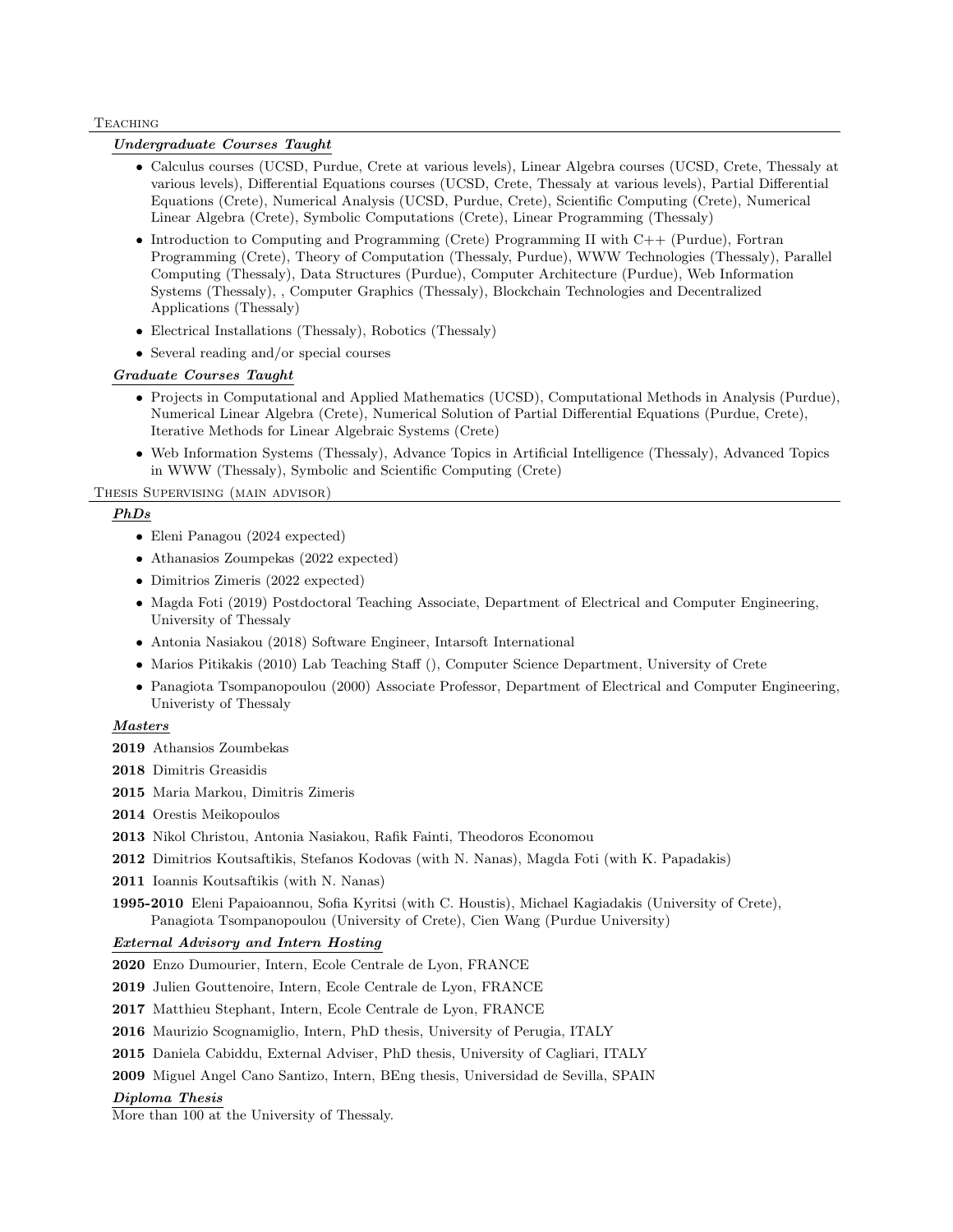### RECENT FUNDED PROJECTS

# Coordinator or co-coordinator

- BlockDev: Blockchain Technologies for Land Use and Business Development Plan, The Green Fund, 2020 2022
- A Data Science Platform for Estimating Trial Risk, Nomiki Vivliothiki Inc., 2020 2021
- HEPHAESTUS: Towards Next Generation Intelligent Energy Systems, Aristeia project, General Secretary for Research and Development, 400KEuro, 2012 – 2016 (with E. Tsoukalas)
- A web observatory for research activities, Research Committee, University of Thessaly, 15KEuros, 2012 2013
- Iterative Methods for the Numerical Solution of Linear Algebraic Systems, Herakletus project, General Secretary for Research and Development, 34KEuros 2002 – 2006
- iCities: Information Cities, IST FET project, 2400KEuros 2000 2003 (with Ch. Nikolau)
- Collaborative Solvers for Composite PDE Problems, PENED project, General Secretary for Research and Development, 20Keuros 1996 – 1998

# Local Coordinator or co-coordinator

- SME Clinic, GSRT project, 2018 2021
- Machine Learning and Stochastic Processes for Energy Systems, ELIDEK PhD fellowship project (Mrs M. Foti) 2017 – 2018
- RETOUR: Remedial and Rehabilitation Tourism in Thessaly, Synergasia project, General Secretary for Research and Development, 100KEuro, 2013 – 2016
- Smart Energy Networks, Kripis project, General Secretary for Research and Development, 40KEuro, 2013 2016 (with Prof. E. Houstis)
- Continuing Education Programm in Web Development and Hardware Design, General Secretary for Research and Development, 2013 – 2016 (with P. Bozanis)
- HellasHPC: High Performance Computing for Greece, ESFRI project, 3KEuros 2010 2011
- An integrated web information system for career and development, General Secretary for Research and Development, 30KEuro, 2010 – 2011
- FOCUS K3D: Knowledge intensive technologies for coding and sharing 3D media content, ICT Coordinated Action project, 130KEuro, 2008 – 2010 (with Prof. C. Houstis)
- A Textile Knowledge System for the Regional Innovation Pole of Thessaly, Operational Programme Competitiveness project, General Secretary for Research and Development, 40KEuro, 2005 – 2009
- EGEE: Enabling Grids for e-Science in Europe, IST Capacities project, 25Keuros EURO 2004 2006
- DECAIR: Development of an earth observation data converter with application to air quality forecast, ICT ENV4 project, 130Keuros 1999 – 2001 (with Prof. C. Houstis)
- TEASE: Telematics Architecture Study for Environment and Security (with Prof. C. Houstis), IST Coordinated Action project, 80KEuros 2000 – 2001 (with Prof. C. Houstis)
- OnTour: Develop new ways of workflow between the business partners in the tourist value chain, ESPRIT project, 310Keuros 1999 – 2001

# Senior Researcher

- IPFS-orchestrated federated learning services, Open researcher-centric grant, Protocol Labs Research, 2021 2023.
- IMPACT: Identifying and Motivating youth who mostly need Physical ACTivity, Erasmus+: Sport 2016, Collaborative partnerships project, 2017 – 2019
- An Advance Mathematical and Software Platform for the Numerical Solution of Multi-domain, Multi-Physics problems, Thales project, General Secretary for Research and Development, 2012 – 2016
- AIM@SHAPE: Advanced and Innovative Models And Tools for the development of Semantic-based systems for Handling, Acquiring, and Processing knowledge Embedded in multi-dimensional digital objects ICT Network of Excellence project, 600KEuros 2004 – 2007 (with Prof. C. Houstis)
- Non-overlapping Domain Decomposition Methods for the Numerical Solutions of PDEs, PENED project, General Secretary for Research and Development, 20KEuros 1996 – 1998
- Numerical Solution of the Helmholtz Equation in Hydro-acoustics by Finite Element Methods, PENED project, General Secretary for Research and Development, 25KEuros 1996 – 1998
- Modeling Window Josephson Junctions, PENED project, General Secretary for Research and Development, 40KEuros 1996 – 1998